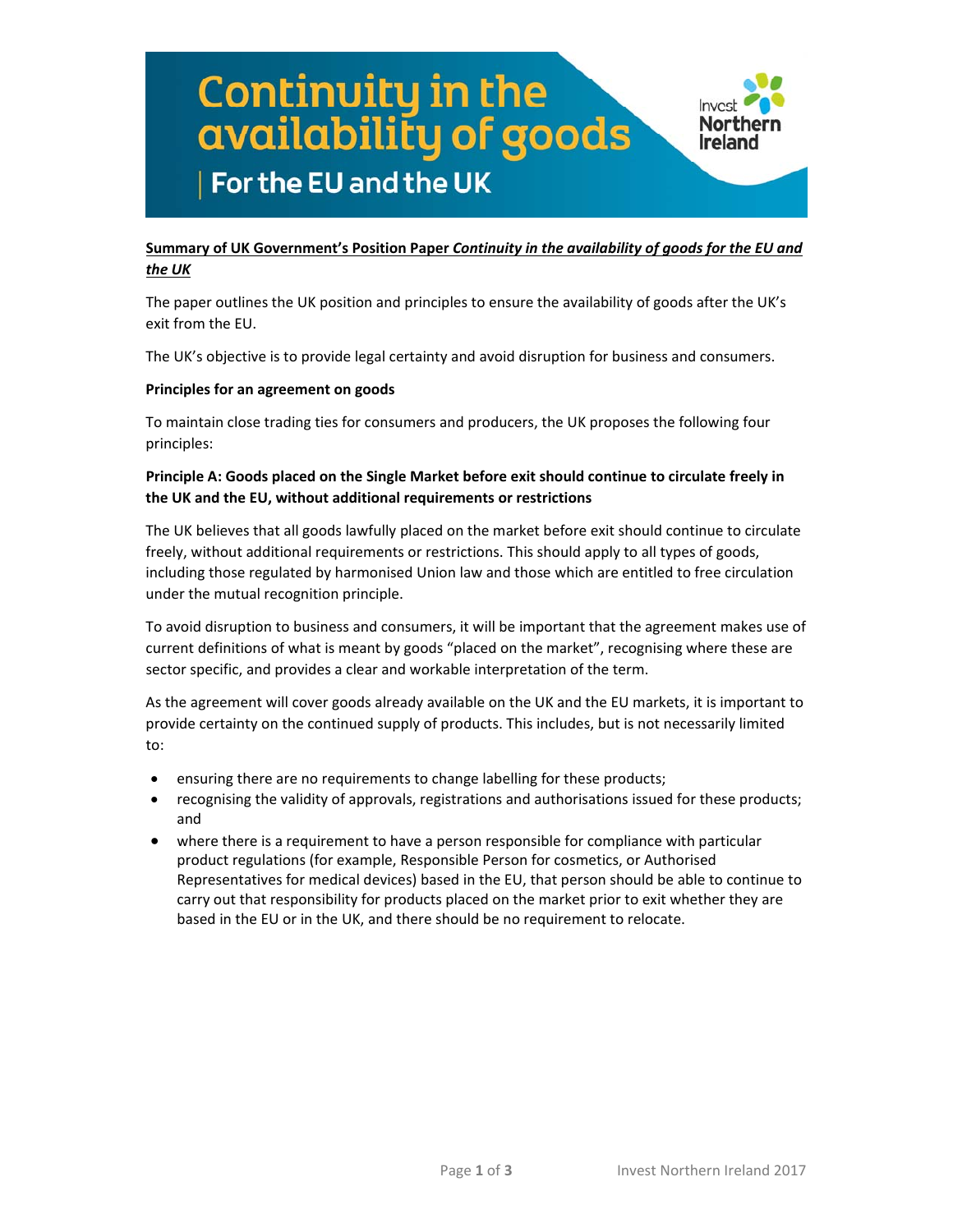# Continuity in the<br>availability of goods For the EU and the UK



#### *Agri Food products*

A specific definition of "placing on the market" exists for these products because the food chain can involve long production cycles and certain goods are held in storage for long periods. In order to maintain legal certainty for producers in the UK and the EU, an equivalent definition to the specific sectoral approach to "placing on the market" in Regulation 178/2002 should be used so that any food and feed falling within the scope of that definition before the date of withdrawal can continue to be made available. This position should apply to both animal-derived and non-animal derived food and feed.

In addition, the agri-food sector is subject to extensive and stringent controls to maintain the safety of food, particularly in respect of food and feed products from third countries (for example documentary checks, physical inspection and certification). The impact of a narrow approach, therefore, would be particularly high.

#### **Principle B: Where businesses have undertaken compliance activities prior to exit, they should not be required to duplicate these activities**

The UK recognises that in some cases commercial activities will have taken place in relation to goods that, according to their sector specific definition, have not been placed on the market prior to the date of withdrawal.

The Withdrawal Agreement should recognise compliance activity that has taken place prior to exit, and any connected follow‐on compliance activity. This would avoid significant duplication for both the UK and EU, for example to re‐inspect approved manufacturing plants or collect and submit data again.

Given the lead-in times for some third-party conformity assessments, it is likely that some products will be undergoing testing, registration or authorisation processes at the point of exit. For these cases it is suggested that the body carrying out the assessment should be permitted to complete the assessment, with the results recognised in both the UK and the EU markets.

#### *Approvals, authorisations, certificates and registrations issued prior to exit should continue to be recognised as valid*

Any approvals, registrations, certificates and authorisations issued by a recognised third party (whether a private entity or a public agency) prior to exit will have been conducted, and data provided, in accordance with legislative requirements. Therefore, it would avoid disruption and provide legal certainty if the results of these activities were recognised in both markets. These approvals should be valid for the intended time period or product life‐cycle as when they were granted to avoid the need for retesting of products.